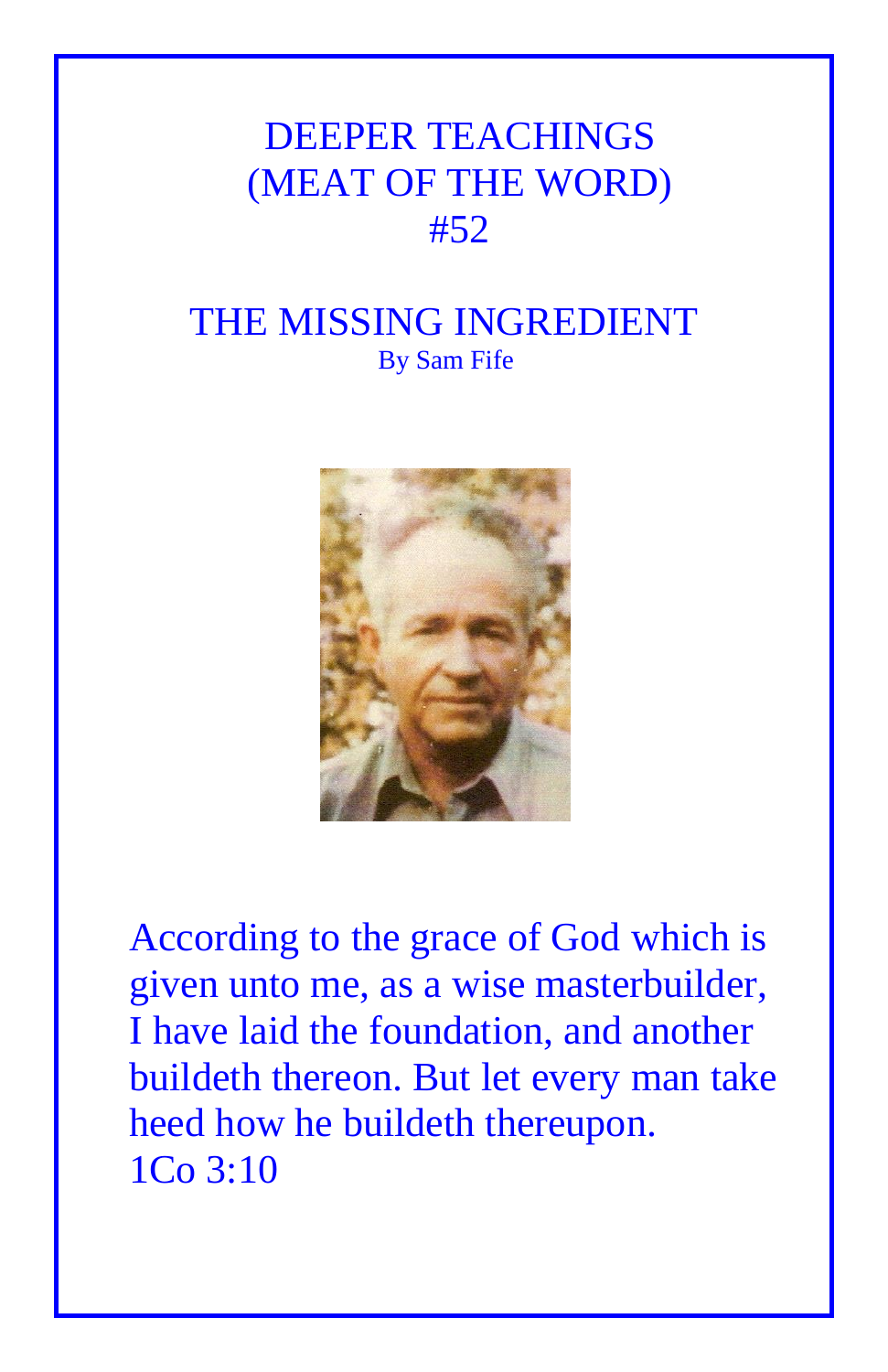## **THE MISSING INGREDIENT by Sam Fife**

Across the land today we who seek after the Lord are hearing terms like, body ministry, new order, divine order and plural ministry.

Many ministers and saints have seen that for eighteen hundred years God's people have been in captivity to the Babylonish world system, and to a Babylonish church mother, that has birthed her children in captivity. And is so filled with Babylon herself that she has filled her children with its customs and traditions. They are coming up out of Babylon, leaving their church organizations and forming themselves into groups, some small, some large, all over the country. They desire to be free; they want only the headship of the Spirit of Christ. Some come together in what is not divine order, but no order. They allow anyone who wants, to jump up and try to minister the Holy Hidden Manna of God's Word to do so. Others have a clearer vision, and see that the five golden bars on the side of the Tabernacle Moses pitched, which held the boards of the Tabernacle together and made it one Tabernacle, one dwelling place of God and not just a lot of individual boards, are a type of the five Spirit ministries, apostles, prophets, evangelists, pastors and teachers that Jesus has set in His Body through which He might lead it.

They see that these are supposed to come forth by the Spirit and operate in each local body, but they are at a loss as to how the Spirit can bring them forth. They see a vision of a local body with a plural ministry. No longer a one man rule, but a number of elders, (pastors) and prophets, teachers and evangelists, guided and brought forth by an apostolic ministry, with no one head over anyone else, but the Spirit of Jesus within the body, the only Head. Submitting themselves one to another and in so doing submitting themselves to Christ. But we observe that though many have been preaching this vision for years, they have never seen it produced, and manifestly operating in the people they minister to.

This is because there has been one ingredient missing - the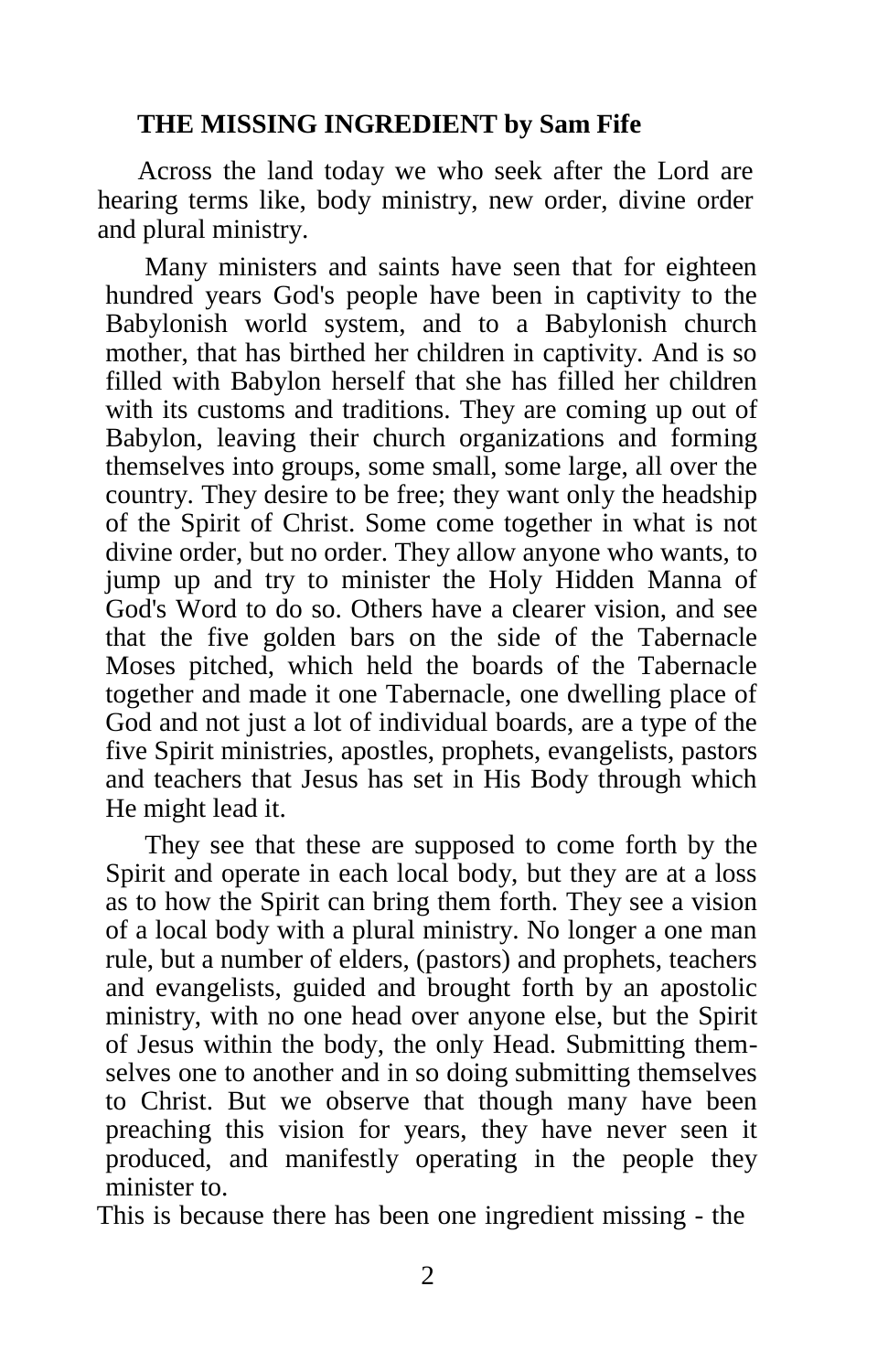Message of **Death to Self**. Obviously there can never be on the local level or in the universal body of Christ, a group of people small or large who can come together having lived all their lives as individuals, and become one corporate body with one head, the Spirit of Christ in that body, until each member has died to his individualism and his desire for personal identity. Until each has learned to submit themselves one to another and in so doing submit themselves to Christ.

I have heard ministers enthrall God's people by preaching to them that they were going to be manifested Sons of God individually. That they were going to put on their golden wings and soar as eagle saints into God's high places as individual eagles. And yet I know that the glory cloud of God did not fill Moses' Tabernacle until it had been reared up as one Tabernacle, with every board and bar having ceased to be an individual board or bar, but just a part of one Tabernacle, one dwelling place of God. And the Shekinah Glory of God did not fill Solomon's Temple, until every stone had ceased to be an individual stone and had been set in its place, and become just a part of one Temple, one dwelling place of God. I cannot believe that the glory of Christ, which is the glory of God, is going to be manifested in any sons, until we have become one in the one Son. Until we have ceased to be individual lively stones, as lively as we may be in the Spirit, and having found our place as a stone in the great Temple that He is building as His dwelling place here on earth, through the Spirit.

It is for this reason that we send out this message on the missing ingredient which is **death-to-self**.

Genesis 1:26 And God said, "Let us make man in our image, after our likeness."

The book of Genesis is called Genesis because the word Genesis means beginnings. Therefore it is called Genesis because it contains the beginnings of all God's purposes for His creation. It also contains the endings of all God's purposes. But the endings cannot be seen in the letter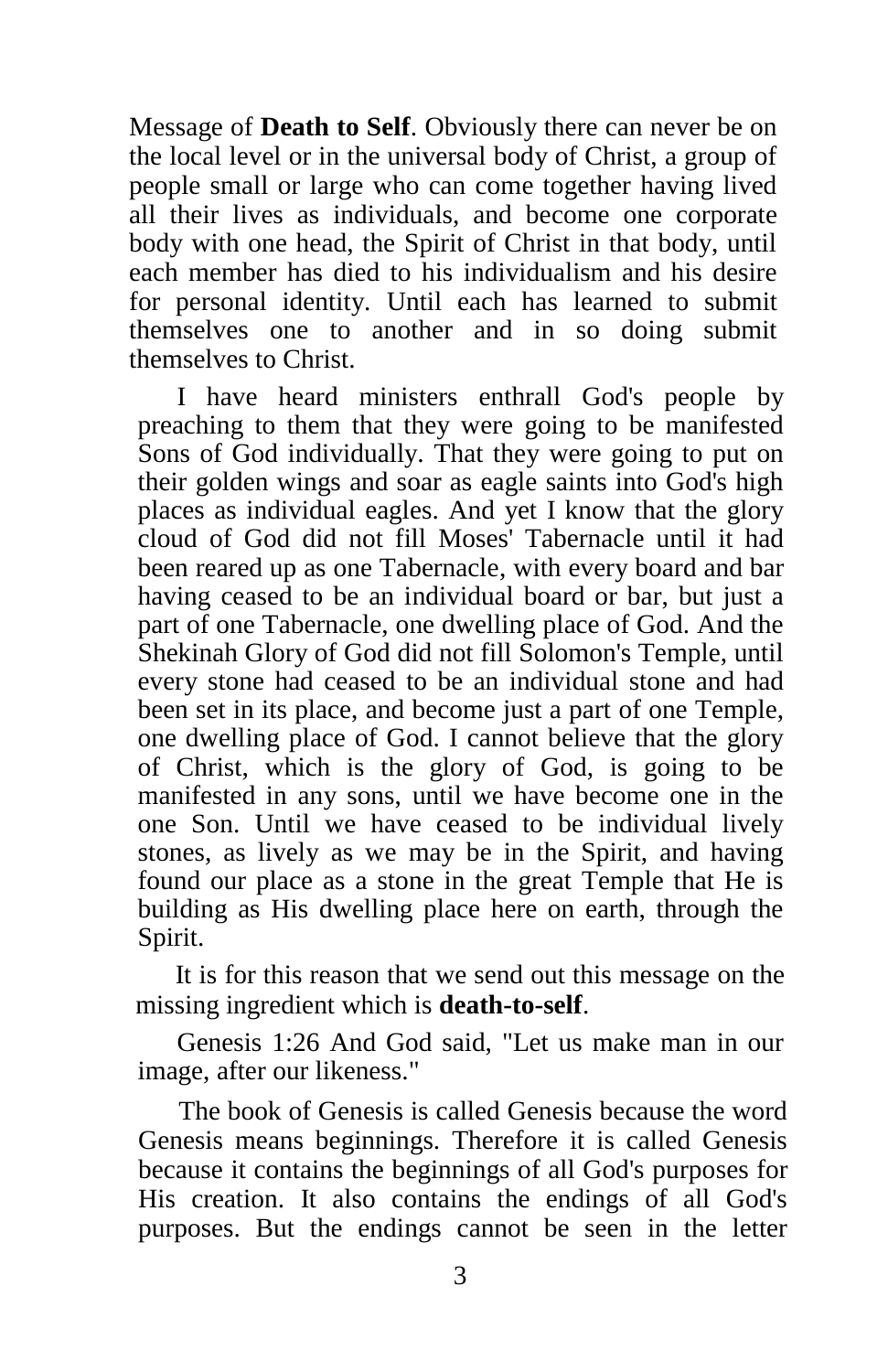statements, but only when one sees behind the letter statements and sees the Spirit of the Word not the letter.

Just as the grain of corn contains in itself its endings, both the corn stalk and the full fruited ear, yet they cannot be seen by the naked eye. They can only be seen by faith and in the invisible. So is Genesis, God's purpose in the letter, and though the endings are there, in type and shadow, we can only see them by the Spirit of God.

Thus we have in God's statement in Genesis 1:26 "Let us make man in our image," not the end of God's purpose but of the beginning of His purpose. Our orthodox teachers have taught us all our lives that this Scripture was fulfilled when God made the old Adam man in the Genesis creation, and that we are already made in the image of God. Some such as the Christian Scientist, Unity and the Hindus, who wish to deny the blood of Jesus and the need for His atonement, say since man is already made in the image of God he needs no repentance, no atonement, no blood of Jesus. They say he only needs to start where he is, and the image of God in him will unfold unto the fulfillment of its destiny. But this is not truth. When God said in Genesis, "Let us make man in our image," He was not talking of something He would do completely in the old Adam creation, but He was stating His eternal purpose. That through His redemptive plan in Christ over a period of seven thousand years, or seven millenniums, He would bring a many membered man to the measure of the stature of the fulness of Christ. That the nature of Christ, which is the nature of God, would be in him in fulness and he would then be in the image of God.

It is very easy to prove from the Scripture that Adam, or the old Adam man, was not made in the image of God. For God spoke through James in the book of James, and made it very clear that God in His image cannot be tempted to sin. Saying, "Let no man say when he is tempted, I am tempted of God: for God cannot be tempted to sin, neither tempteth he any man." Here in the Word of God it is made very clear that God in His image cannot be tempted to sin. Yet it is very clear that Adam when he was created could be tempted to sin and was tempted, and did fall. Also it is very clear that you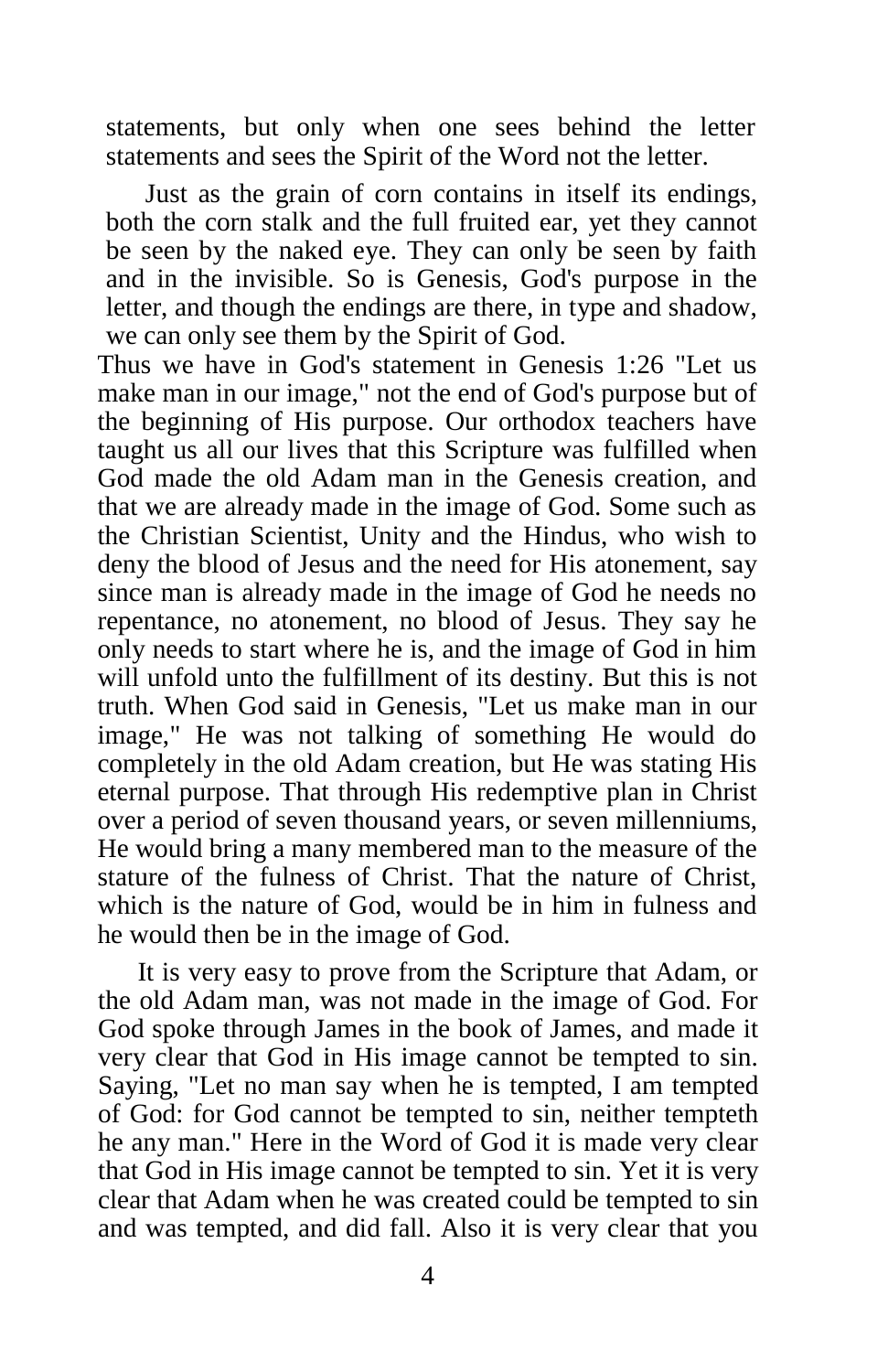and I can still be tempted and still are tempted, and sometimes are overcome by temptation.

This is all the proof that we need that none of us are yet in the image of God. And that God's Word, "Let us make man in our image," was a statement of His purpose to bring forth a new creation man through Christ that would be brought to the measure of the stature of the fulness of Christ. **In** order that the nature of Christ, which is the nature of God, will be dwelling in Him in fulness, and man will then be in the image of God.

The reason our so called orthodox teachers have taught us that we were already made in the image of God, is because they have no understanding of God's way of creating things; of producing that ultimate body that He intends to produce. But every grain of corn that was ever planted in the ground and died, out of that dying came forth a new life. First came the corn stalk and then the full fruited ear, the ultimate body God intended to produce, proclaims that God's way of creating that ultimate life and body that He intends to produce, is to first plant a seed. It then dies and out of that dying comes forth the life and body God intended to produce in the first place. Not only the grain of corn, but everything in the earth that has life, every kernel of wheat, every acorn that is planted in the ground and dies, out of that dying comes a giant oak tree. Every fruit tree that started as a seed that died, every animal that is planted in its mother's womb as a seed, in the womb that seed dies and the body that comes forth is a different body than the seed that was planted.

Every human being that is planted in his mother's womb as a seed and that seed there in the darkness of the womb dies, the body that comes forth is a different body. All proclaim that God's great creative principle is the grain of corn principal, the cross principle. God's way of creating that which He purposes to create is to first plant a seed and let it die, and then out of that dying come forth the life and body He intended to produce in the beginning.

This is what Jesus came into the world to reveal to us. He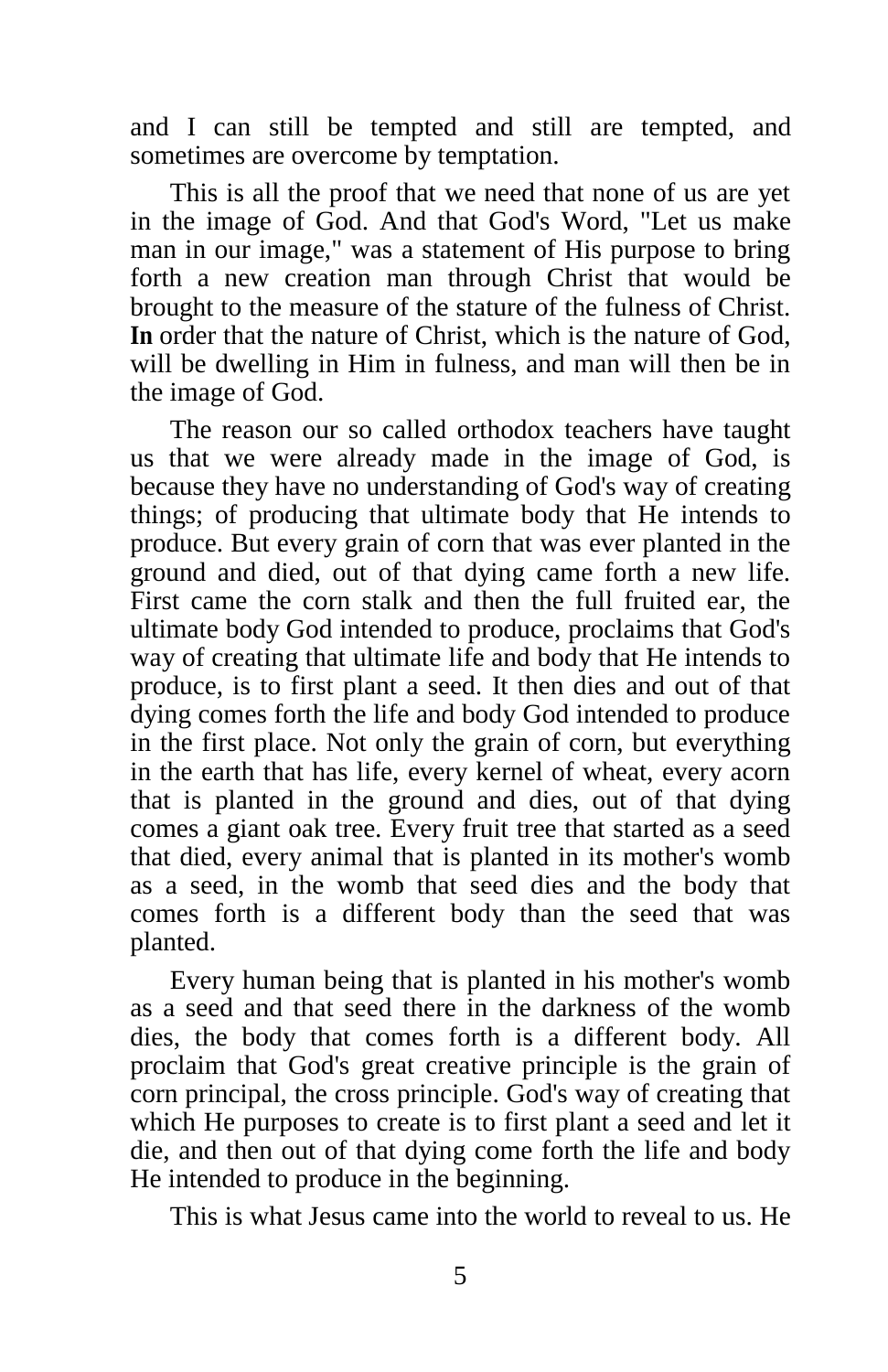was continually teaching it, saying, except a grain of corn fall into the ground and die it abideth alone, but if it die it bringeth for much fruit. The grain of corn would always abide as one single grain of corn, and never be able to release the potential that is in it for bringing forth a cornstalk and full fruited ear, except it fall into the ground and die. When it is dropped in the ground and the original seed dies, out of that dying comes the cornstalk and full fruited ear.

Jesus also sought to teach us God's life principle, the cross principle, saying, he that will save his life shall lose it, but he that will lose his life shall save it.

The cross is not just a tree that hung on the hill of Golgotha nineteen hundred years ago. The cross is the symbol of God's great creative life principle, that all life attains to higher life by dying to the life that it has, to lift up the life that is beneath it, and in so doing attains to higher life itself.

Around 1850 a young Baptist woman named Marietta Davis received a third heaven experience like unto Paul's. To her relatives it appeared for a time she had died. But her spirit was taken into the heavenlies and an angel conducted her through, and she was shown some things and sent back to testify of them. As the angel was conducting her through the heavenly places, she came upon a group of celestial beings going about their creative activity. Suddenly a visible manifestation of a golden cross appeared in their midst. The angel said, Marietta, all heaven reveres the cross, because it is the symbol of God's great creative life principle.

Jesus could have only died on a cross. The Father would not have allowed him to die any other way. Because He has to visibly and symbolically set before the whole world the great cross principle. The principle that all life attains to higher life by dying to the life it has, to lift up the life that is beneath it, and in doing so attains to higher life itself.

A few years ago God gave me an illustration which shows that all life manifest this truth. Let us start with a blade of grass, which is one of the lower forms of life in the earth. **It** comes into existence as a result of rain falling upon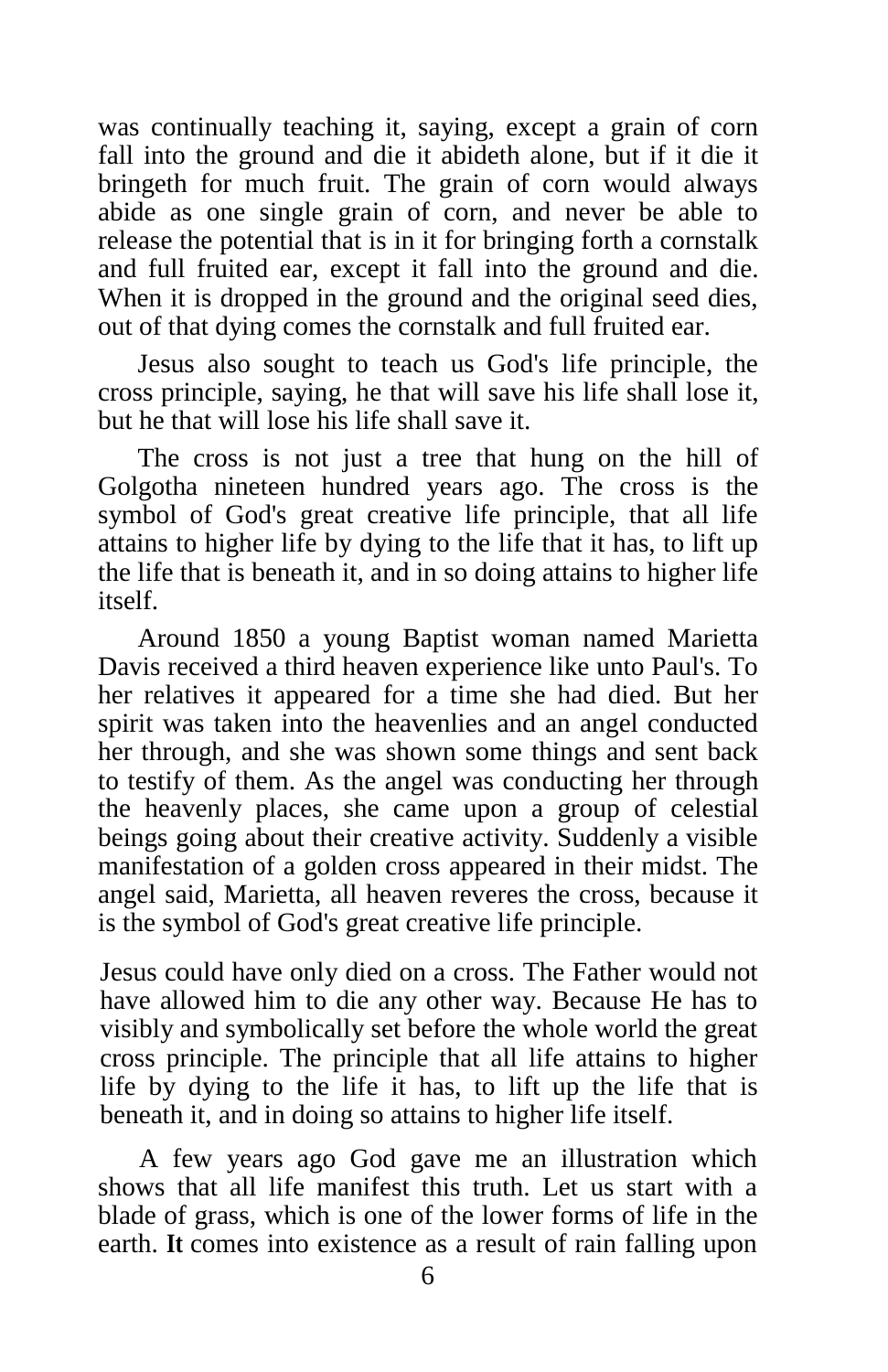the earth and freshening the earth. Then the seed that is in the earth springs forth as a blade of grass. Now it may be a very beautiful blade of grass, but it is still a very low and limited form of life. It is anchored to the earth in just one place and cannot move about, from place to place, and enjoy God's great creation. It can never grow more than a few inches tall, and therefore can never rise very high above the earth or see very far across the earth. If it gets any water it must wait until it rains where it is, for it cannot move about and find its own water.

But thank God the Lord has provided a way for the blade of grass to attain to a higher form of life. For one day the cow comes wandering through the pasture, and reaches down and plucks up the blade of grass, chews it up and swallows it. In dying to the life it has, the blade of grass attains to a higher form of life as it becomes part of the life of the cow. Now it is no longer so limited, no longer anchored to one place. In the life of the cow it can move about all over the pasture. It does not have to wait for it to rain where it is in order to be refreshed, but can move from waterhole to waterhole. Its vision is no longer limited to a few feet away, but in the cow it can move from one end of the great pasture to another. It can gaze out over the fence and see miles of God's good earth. But still the life of the cow is a limited form of life also. For it is fenced in the pasture and is limited in how far it can go, and see, God's great creation. It cannot travel about from state to state as you and I can, seeing the beauty of God's earth. It cannot get in an airplane as I often do and ascend up to 12,000 feet above the earth and see God's great creation. It stands only about four feet high and that's about as high as it ever gets. But thank God, God has made a way for the cow to attain to a higher life. For one day the farmer comes through the pasture and he kills the cow and eats it. In dying to the life it has the cow and the blade of grass are absorbed up into the life of the farmer. Now both are no longer limited to the pasture. In the farmer they can travel all over God's good earth and see and enjoy much of it. The farmer is no longer limited to the earth or anchored to it, but like **I,** can climb in-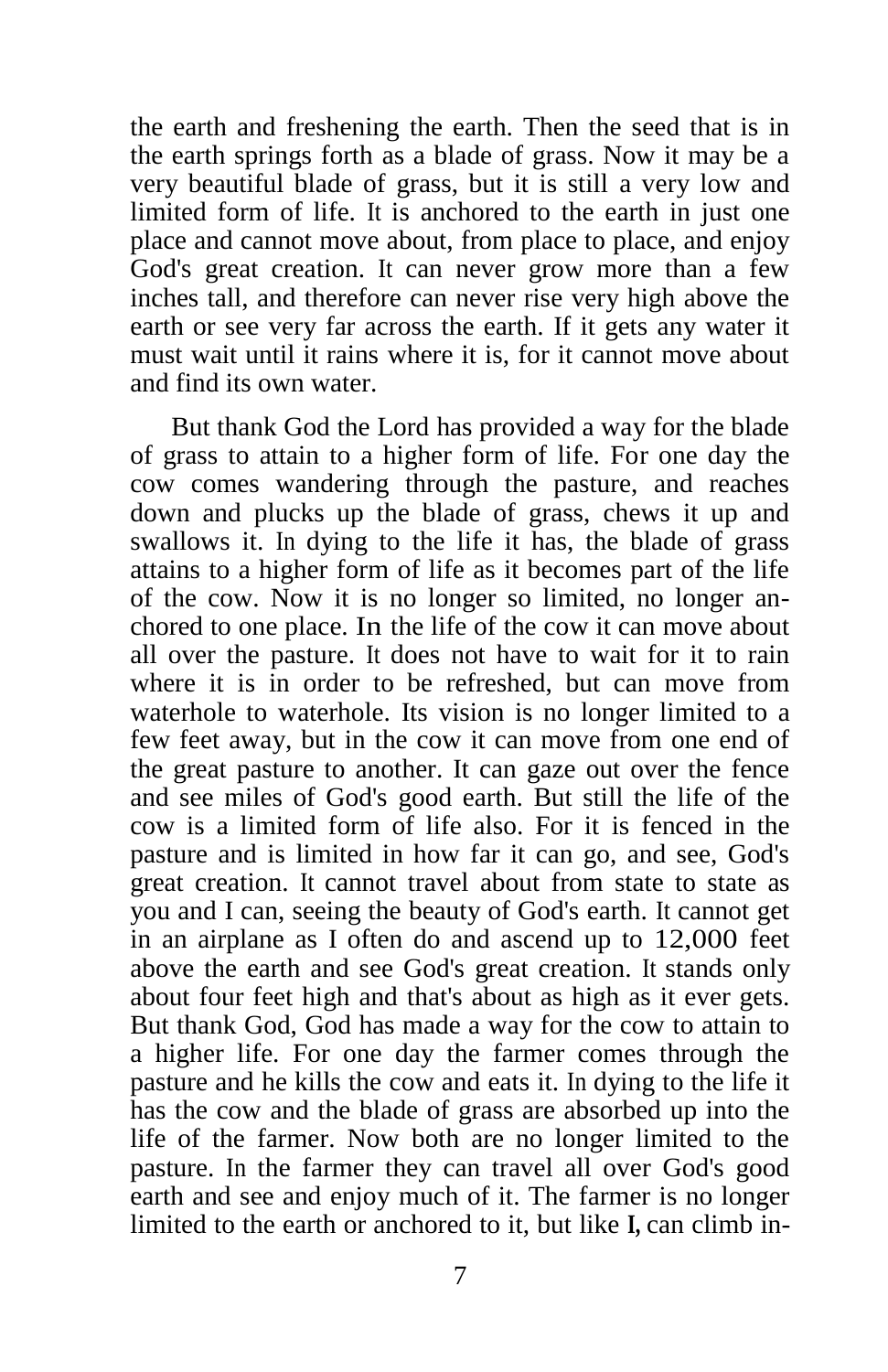to an airplane to great heights and look over God's creation. The cow is no longer limited to the life of an animal that lives by its instincts, but takes part in the life of an intelligent, thinking, being that has free choice. But still, though few people realize it, the life of the farmer is a limited form of life in so many ways. He is still limited by sickness suffering and death. Compared to the highest form of life that God has provided for His creation, the farmer is still much limited. For God has provided a much higher form of life for His creation.

The Apostle Paul, who was caught up into the third heaven and saw there things which he said could not be spoken of yet, for the people of the world were not able to bear them, said, "Eye hath not seen, nor ear heard, neither have entered into the heart of man, the things which God hath prepared for them that love him. But God hath revealed them unto us by his Spirit." Paul also in Ephesians 3: 8-10 gives us a glimpse into the life that is much higher than that of the farmer or any other old Adam man. He says, I am made a minister to make all men see what is the fellowship of the mystery of Christ, to the intent that God might make known through the Church the manifold wisdom of God, even unto the revelation of the principalities and powers in the heavenly places.

According to Webster's Dictionary, a pality is a kingdom and a principality is a kingdom ruled over by a prince. Paul says the wisdom of God in His creation is manifold. That there are realms of life far above the farmer life, or human life of this plane of existence that we know. God intends through His Church to make known the manifold wisdom of God, even unto the revelation of the realms of life in these principalities, or kingdoms, in the heavenly places or the invisible realms.

So there is a life far above the life of the farmer on the human plane of existence. Thank God He has made a way for the farmer to attain to higher life too. For one day Jesus comes along and He eats up the farmer. And in losing the life that he has, the farmer is absorbed up into the life of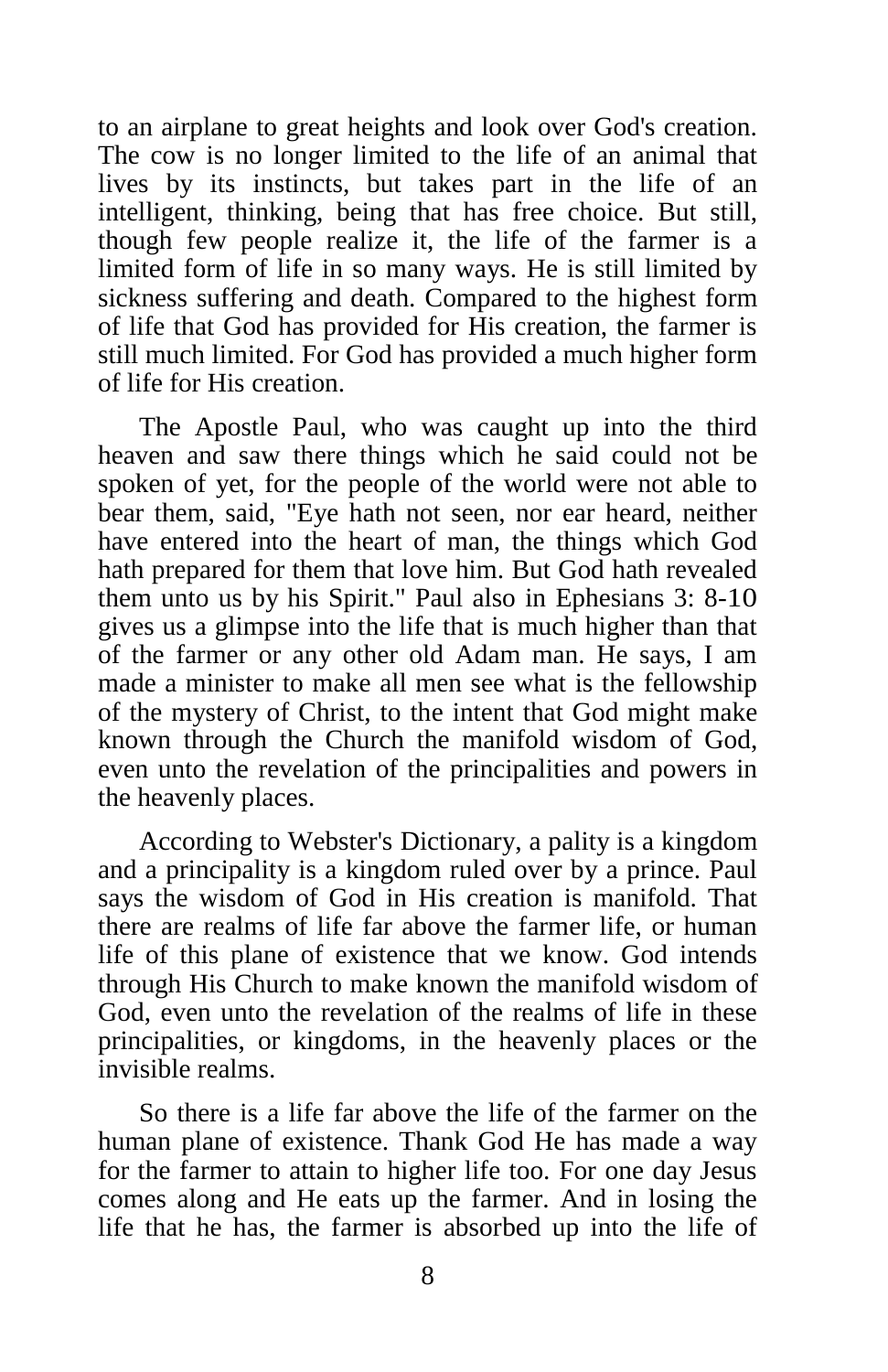Jesus. Yes, that is exactly what Jesus is doing. He is eating us up, for the Bible says when we accept Him, the old man is crucified and we have a new birth, and after that new birth we are in Him. We have been birthed into Him, absorbed into Him, and as we grow up into Him our old life flees away and we come forth in Him, until we are fully in Him, or eaten up by Him.

Now let us bring this illustration down to our level, and apply it so each one of us can understand it. Just as the blade of grass comes forth when it rains on the earth, so when the rain of God's Spirit falls on our earth, and we are born again, the life of Christ comes forth in us and we spring forth as a blade of grass. Though we may have had a soul shaking new birth experience, and be a very beautiful blade of grass, testifying to our experience, blessing our spiritual parents that led us to Christ, we are still but a babe in Christ and as far as the life of God is concerned a very limited form of life.

When I was first saved, and three months later called to preach, as a young Baptist preacher I thought I was about the most beautiful blade of grass God had in His pasture. I was on fire for God, testifying to my experience everywhere, blessing my spiritual parents. Still I was but a blade of grass anchored to the earth, and yet very earthy in my spiritual experience. I did not believe in the Baptism of the Spirit or the gifts of the Spirit, or any of the subsequent provisions of God in Christ that should follow our new birth as we grow up into Him.

Therefore I was very limited, I could never grow more than a few inches above the earth and my earthy Christian experience. If it didn't rain where I was I didn't get any water to refresh me, for I was told by my Baptist leaders if it didn't rain on Baptist it didn't rain anywhere.

I could not grow tall in the Spirit and look out over this new creation I had been birthed into, and rise up high and explore it all. I was anchored to one spot, and to Baptist Doctrine, and limited as to my life in Christ. But thank God He made a way for this Baptist blade of grass to attain to higher life. For one day the cow came along in my life and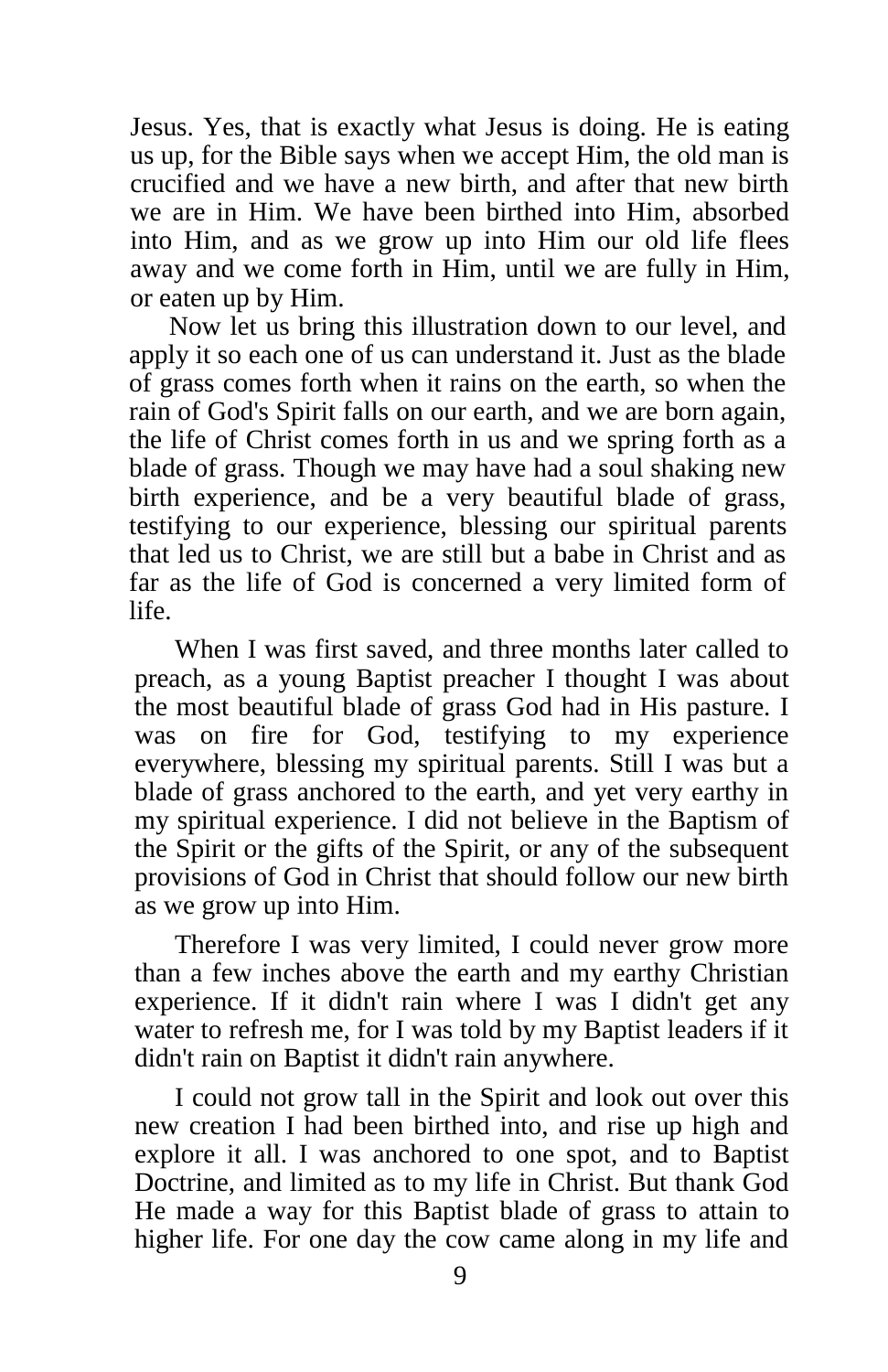ate me up. Now I am not being facetious when I say this but very scriptural. For you see in the Scripture every offering that was offered as a sacrifice to God was taken from among the cattle whether ox, heifer, sheep, or goat, they were all called cattle. And every cow or ox that was offered was only a type of us in the New Testament age, offering our self as a sacrifice to God, as Paul says in Romans, present your bodies a living sacrifice.

As a young Baptist blade of grass, I was not willing to be eaten up in the cow, and freely offer myself in sacrifice to God, and die to the life I had, that I might attain to higher life. I began by the Spirit, as I studied the scriptures, to see the truth concerning the Baptism of the Spirit and the gifts of the Spirit. I found that they were real and really were for today contrary to what Baptist taught. But at the same time I saw that to enter into this higher form of life in Him I was going to have to die to the life I had attained to as a Baptist preacher. I had to offer myself as a sacrifice in the cow, or the offering.

I had a fine church, the respect of my denomination, good salary, was winning souls, and my reputation was growing. I loved that blade of grass life I had attained to in Him. I saw if I was going to receive the Baptism of the Spirit, and preach those truths, I would lose my church, my salary, the respect of my denomination and all those things I had labored to attain to. But the vision of a higher life in Him was so precious to me I just let the cow eat me up, and laid myself on the altar of sacrifice, died to it all, went on and received the Baptism of the Spirit and moved up into the life of the cow.

To my great joy I discovered I was no longer as limited in my life in Him. No longer anchored to only earthy experiences in Christ, of reading the letter of the Word, hearing the robed choir sing. My pastures had been broadened, I could move into greener pastures and feed off the truths of the gifts of the Spirit and divine healing.

Just as the cow is much taller than the blade of grass and can see a lot further, so I grew much taller in the Spirit, and could see a lot further in this New Creation Life in the Spirit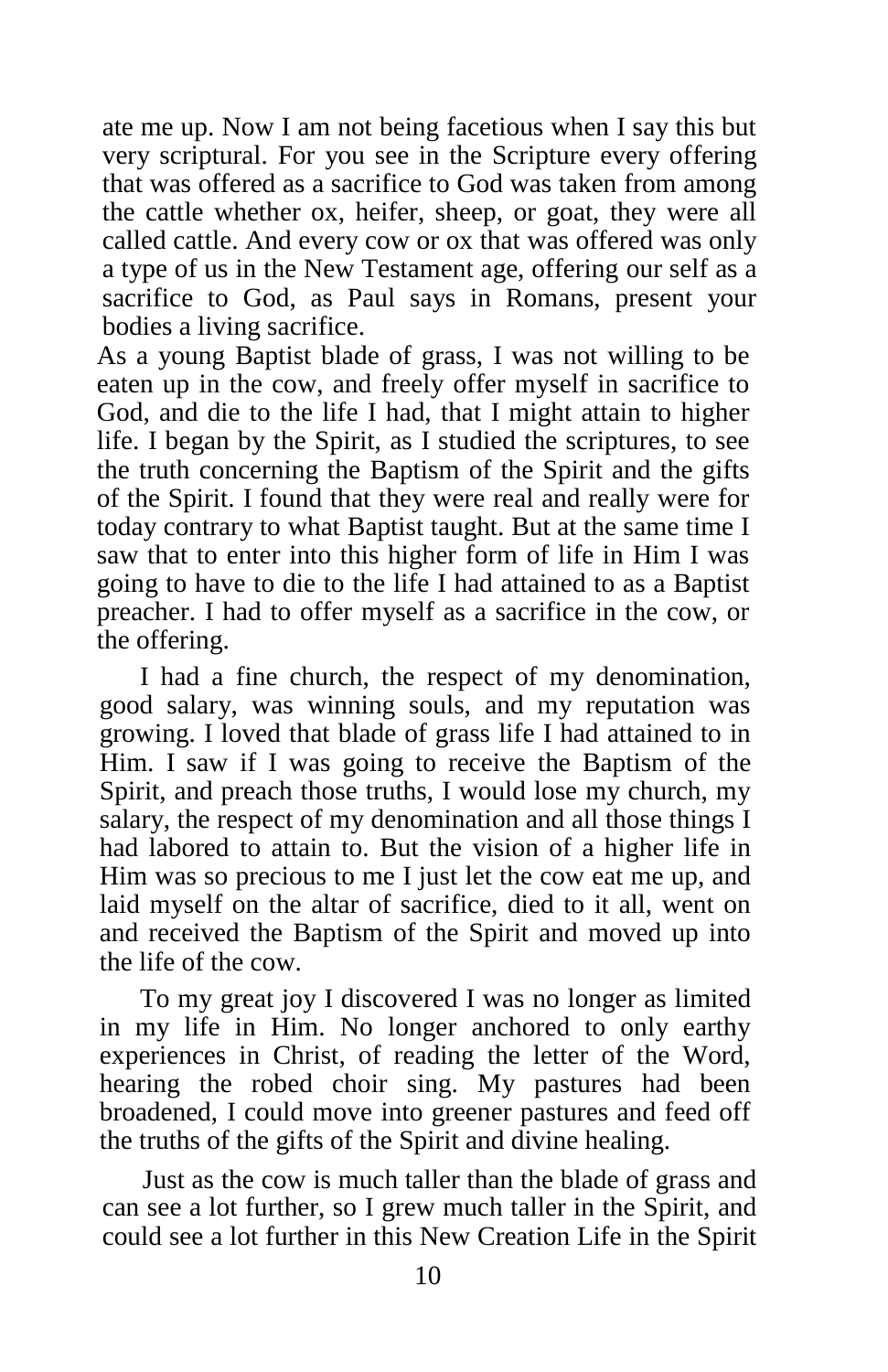that I had been birthed into.

For a while I rejoiced in the new life I had entered into. As I moved from waterhole to waterhole and drank of the waters of God's Spirit and explored my new pastures, eating truth after truth I was content. But after a time I knew there must be a higher form of life in Him.

Then one day the farmer came along and I was eaten up by the farmer. Now the farmer is he whom God calls to labor in His world, watch over His wheat and reap His harvest. Until now I had just been roaming the pasture of the new life in the Spirit, and drinking the waters of the Spirit, and eating the food (truths). But God showed me His great harvest fields and asked me to go forth to tend them and the farmer ate me up. I began moving across the world sowing seeds of His Word and reaping harvest.

It was a blessed time, having a great ministry as I won souls, sometimes healed the sick, sometimes cast out devils. But still it was a limited form of life. I began to see that neither I nor the people I ministered to, were experiencing the fulness of His life that the Scriptures promised us, but only a limited form of it.

But again God had made a way for me to attain to higher life in Him. One day Jesus came along and I was eaten up in Him, absorbed up into Him. I do not mean absorbed into Him as He sits in the heavenlies, but absorbed into His body that His Spirit dwells in here in the earth. I received from Him the revelation of the Body of Christ. The revelation that He has called out member by member and filled with His Spirit, here in the earth, a many membered body. The revelation that He is bringing forth in that body five Spirit ministries and nine Spirit gifts through which He the Head, through His Spirit, can lead His body to perfection or full growth in Him. I saw that I must lose my individuality and individual ministry, and just let Him lead me into my place in that body. I must die to the life I had as an individual farmer or ministry, and begin living in and unto His body. I saw that life in His body, in which every member lives no longer unto themselves but unto Him, and the body is the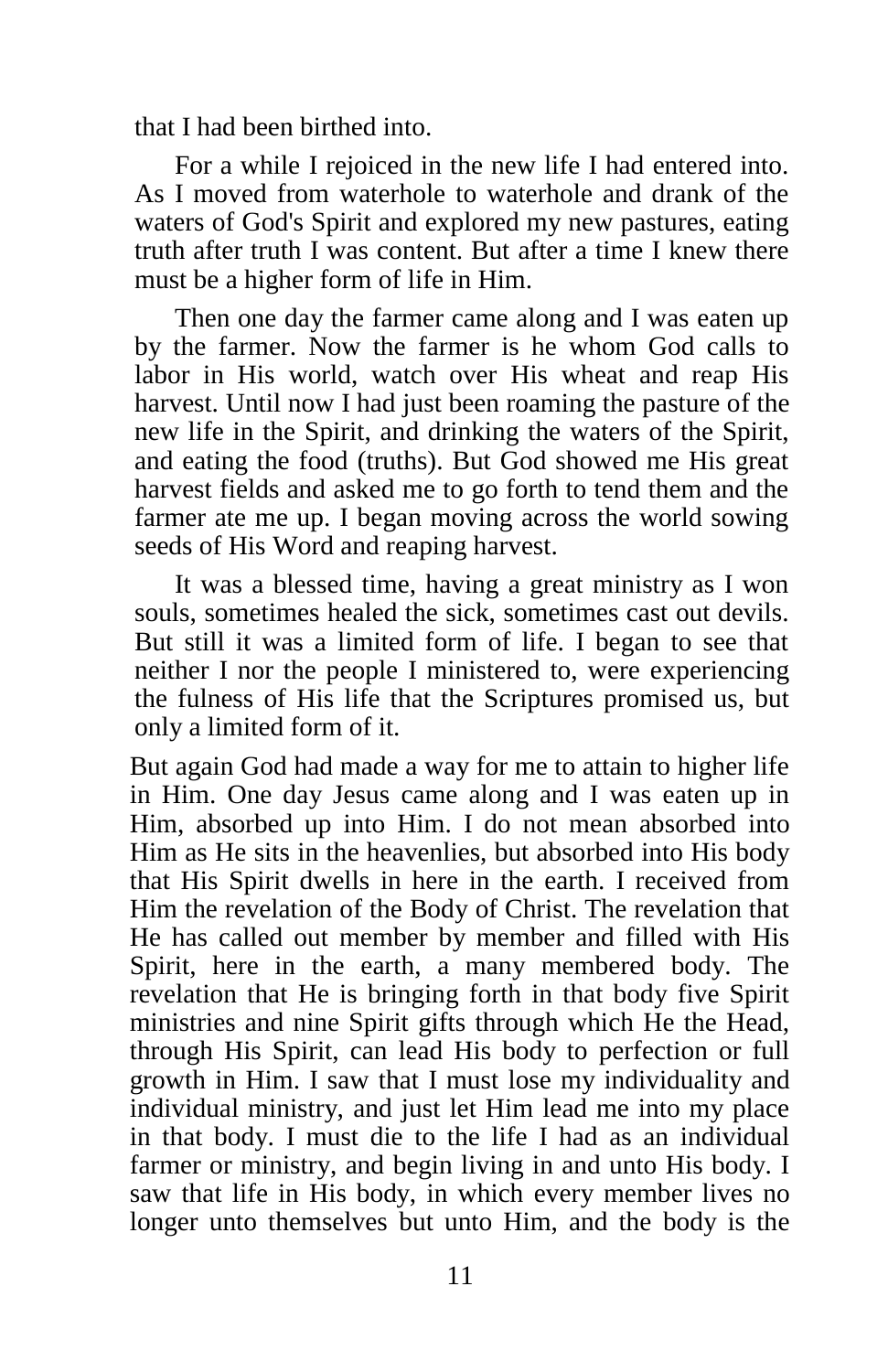highest form of life in God's universe. Submitting themselves one to another and in so doing submitting themselves to Christ. It is this life that those who are in Him in the heavenlies live in.

But the missing ingredient that is necessary to bring forth that kind of Body of Christ in the earth both on the local and world wide level, is the cross principle, the grain of corn principle - the death of the cross. Each individual must be willing to die to his individuality and let the Spirit of the Lord lead him to his place and ministry in the Body of Christ.

Thus when God said in Genesis 1: 26 "Let us make man in our image and after our likeness," He was talking about His seven millennial redemptive plan in Christ in which He is bringing forth His new creation man.

There the old Adam creation man brought forth in the Genesis creation was not the true creation He purposed to bring forth in the earth, but only the seed creation man that was to be planted in this earth and die. Out of that dying comes forth the new creation man, the life and body that God intended to bring forth in the first place.

Since it is true, the Genesis creation in its every aspect was only a type of the new creation. And since the seven days in which God brought forth the Genesis creation, and Genesis creation man, was but a type of the seven one thousand year days in God's redemptive plan in Christ, in which God is bringing forth His many membered new creation man, let us explain how this is so.

During the first four days of the Genesis creation, God spent them preparing the environment for the old creation man. Dividing the firmaments, bringing forth light, etc. Then in the fifth day He brought forth life, animal life and fowls' of the air and fish. Then in the sixth day He brought forth the old creation man, and in the seventh day He rested. When the Bible says He rested, it does not mean, as our Adventist brethren seem to think, that He was physically tired and rested, for He does not exist in a physical form neither does He get physically tired. In the Hebrew what is translated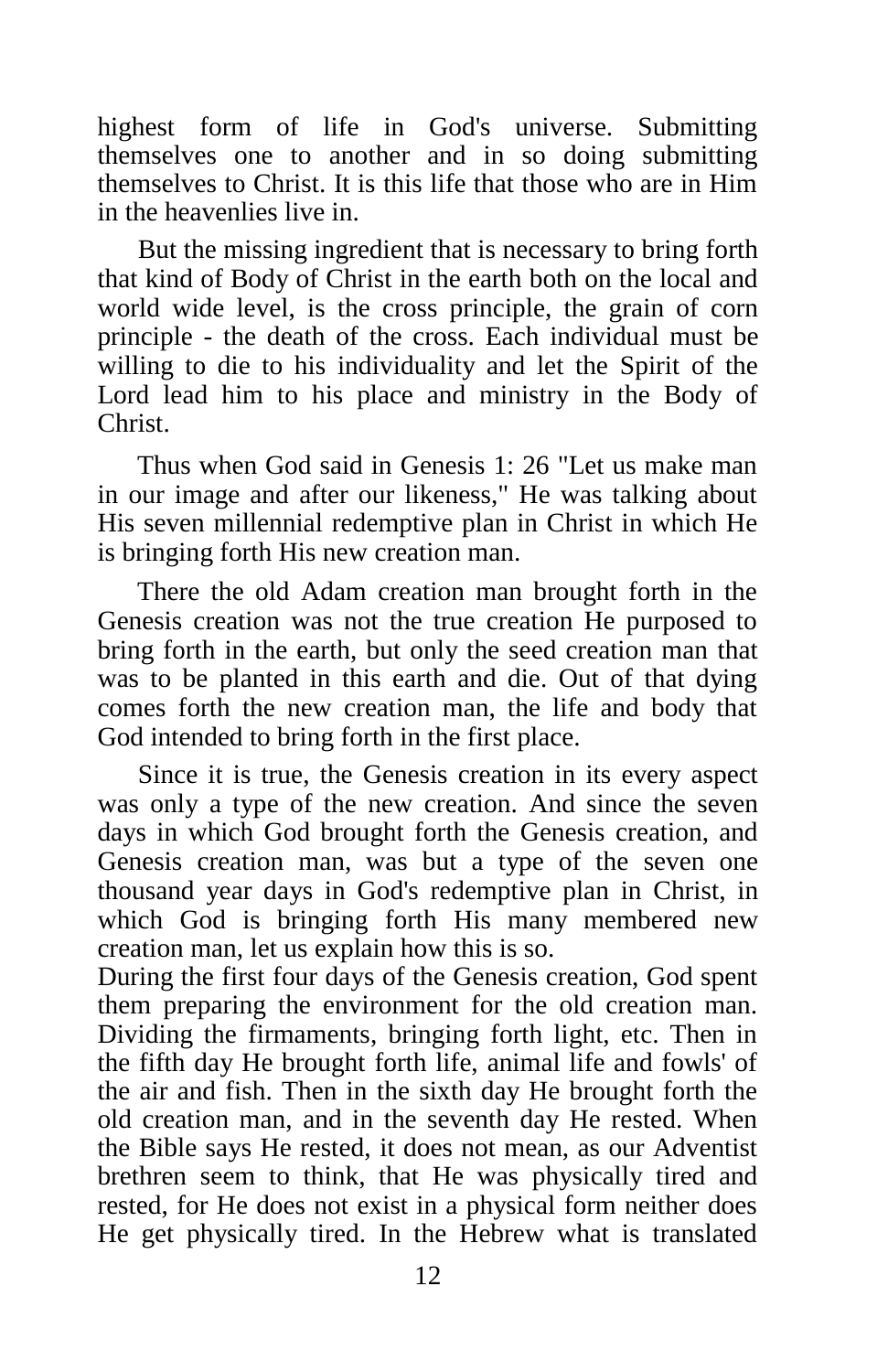rested, simply denotes a ceasing from His works. Why? Because He was finished.

This type is being fulfilled perfectly in the seven one thousand year days in which God is bringing forth His new creation man. During the first four one thousand year days, God spent them preparing the environment for His new creation, by bringing forth partial light through Moses and the children of Israel, and through the types and shadows He set forth through them.

Then in the fifth day, the fifth thousand year, He brought forth life. Jesus came and the Bible says, "In Him was life and that life was the light of men." There was no life of God in the world until Jesus came. That life that came into the world with Him has been working ever since and bringing forth a many membered body. Now in the sixth millennium which will close at the end of this century, just as the old creation man appeared in the sixth day, it is time for the new creation man to appear.

That is why a message is coming forth, let us go on to perfection, or the manifestation of the Sons of God. It is time for \he new creation man to appear. Then we will enter into the seventh millennium, the seventh day, the millennium of the reign of Christ. And God will rest, we will rest, all will rest, for it will be finished.

According to this sure and certain type and prophecy there is not much time God's people have left to get down to business. According to the eastern calendar we have only about fifteen or twenty more years to the end of this century which is, the end of this millennium, in which God is going to finish His work. He is going to bring forth His new creation man and we all are going to enter into our rest. Our scholars know that our western calendar is at least fifteen years behind, and the eastern calendar is more correct. It reveals that we are only fifteen or twenty years from the end of this century which is the end of this sixth millennium.

Thus we see that the old Adam creation was only God's seed creation. And the old Adam man, which we all were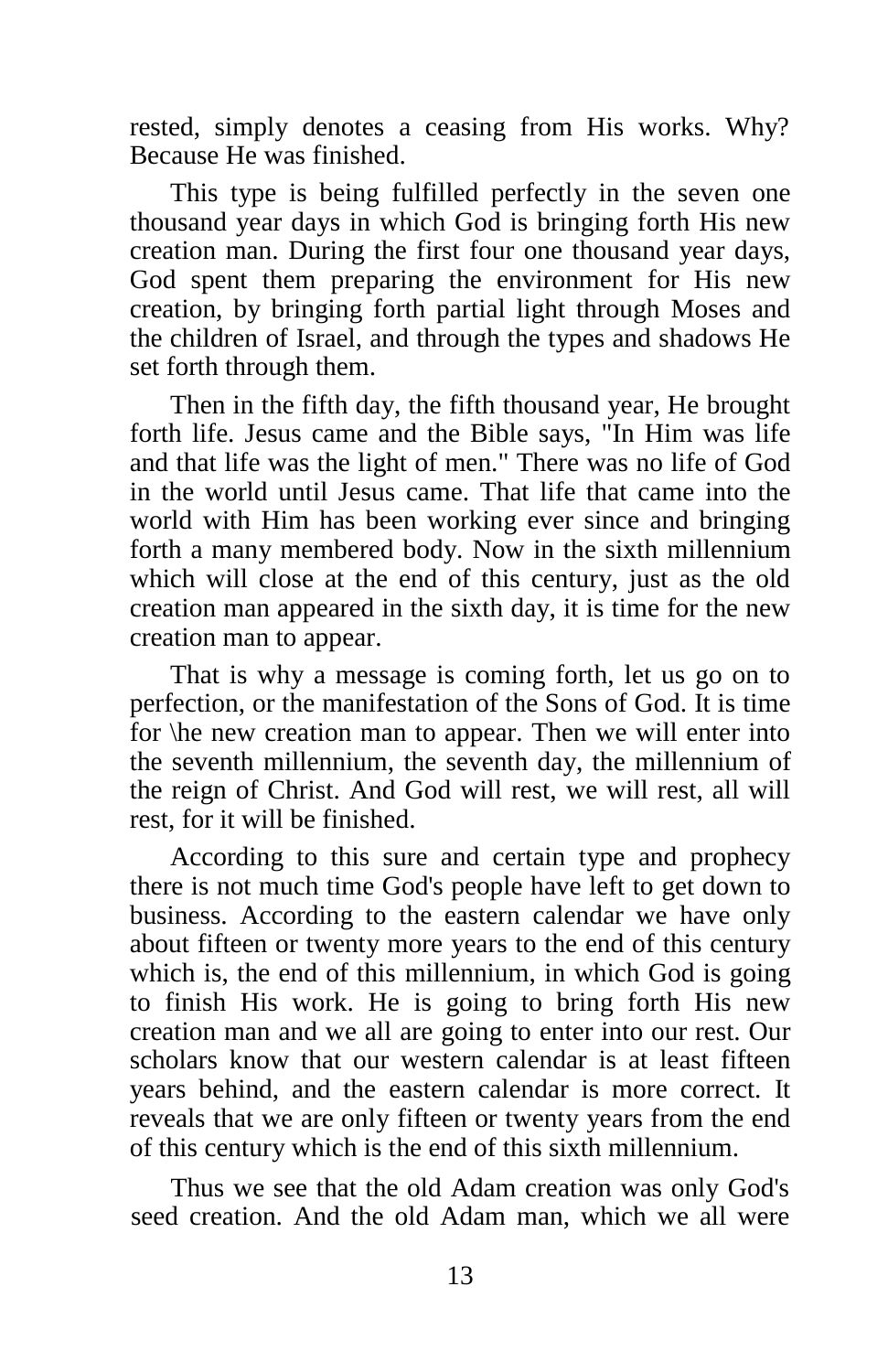before our new birth, was only God's seed man. Only God's grain of corn that He dropped into the earth to die and out of that dying come forth the full fruited ear, the new creation man, manifesting all the fruits of the Spirit of God.

The first great truth we need to learn in the cross principle, is the grain of corn does not kill itself. It just submits itself to the elements in the ground around it, which God has placed there to see that it dies. Across the land today we hear ministries that have at last seen that we must **die to self** completely, that His life might come forth in us. But then they begin preaching to the people, crucify your flesh. This can only lead to frustration because no one can crucify their flesh. No one can kill themselves. Jesus did not crucify Himself. He just submitted Himself in full surrender to the Spirit of the Father, as He led Him out day by day in His ministry, in the great battle for redemption and the world and the devil and His brethren crucified Him. He was killed by the elements in the earth around Him.

Even so you and I cannot crucify ourselves. God has no plan for us to crucify ourselves. Like Jesus our pattern Son, His plan is for us to submit ourselves to His Spirit, as He leads us day by day in our part and ministry in the great battle for redemption. And the world and the devil and our brethren will see that we get crucified.

Many precious saints across the land today are rejoicing in the revelation that the hour of the perfecting of the saints is approaching, that the manifestation of the Sons of God is at hand. But too many have false ideas as to how it shall come forth. Dear ones we cannot pray our way through to this in the closet. Prayer in the closet can give us the strength we need to go forth in our ministry against the elements around us, and submit to their crucifixion, but alone it will not take us through. Neither, as some preachers would like people to think, can it be given to us by the laying on of hands. Neither is it going to be attained as an experience poured out on us by God in some great instantaneous outpouring of the future. We are going to walk it out day by day as Jesus did, fulfilling our ministry in the great battle for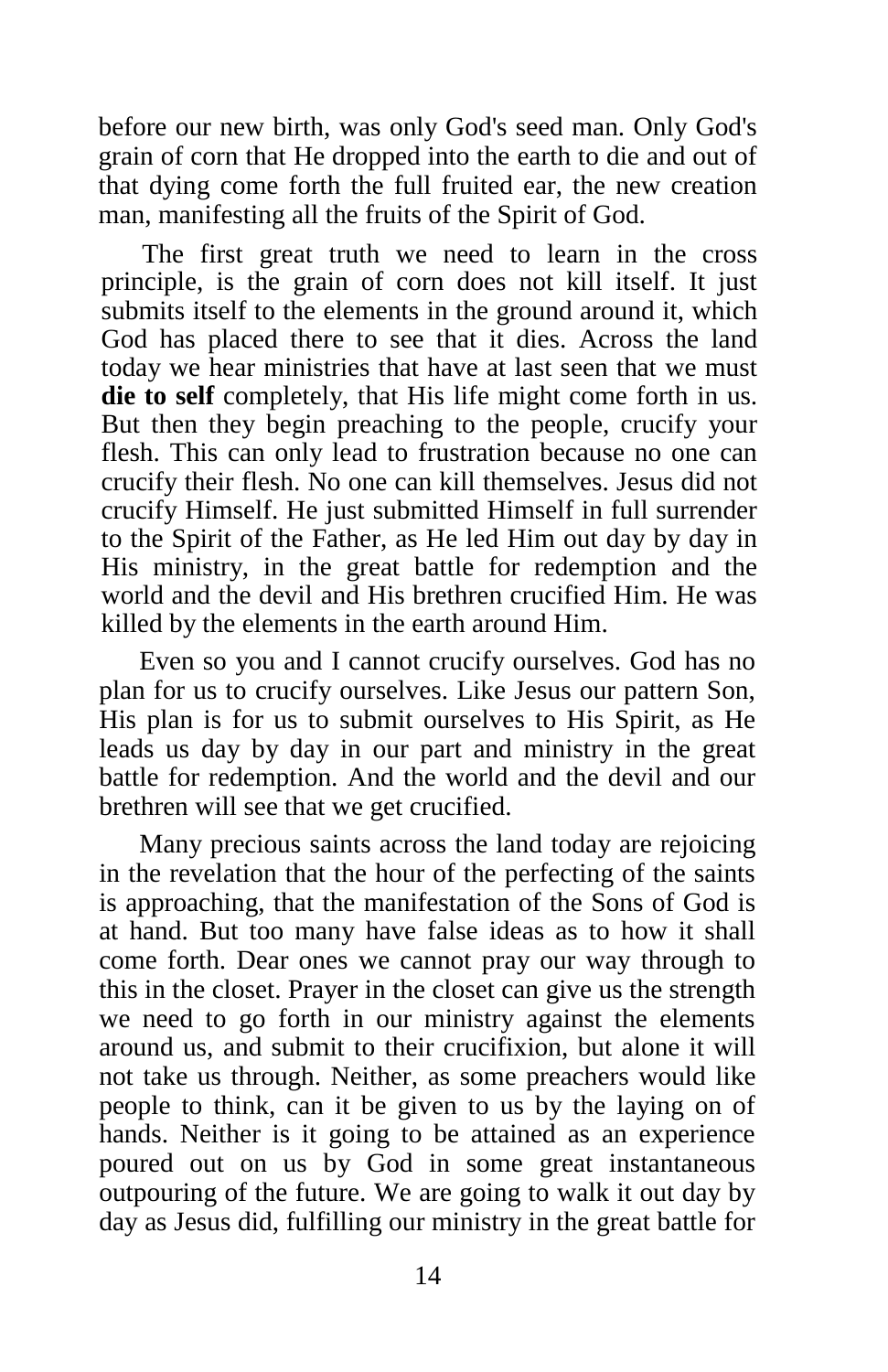redemption, and as we do, the world, the devil and our brethren will see that we get crucified. As being reviled we revile not again, as being persecuted we persecute not in return, but let it kill this old man completely that the new creation man might come forth in us in fulness.

Secondly, the grain of corn when it's placed in the ground doesn't try to squirm or wriggle out of the crushing of the elements in the ground around it, as some of us do. The grain of corn submits itself willing to the purpose of God for it, knowing that it must die before the new life that is in it can come forth. It seems that all God's children, because they have no revelation of God's purpose, would like for God to take the devil and all his demons completely out of the world, also all the lost people who come against them daily as they seek to survive in this world. They would like for God to remove far from their Christian brethren who often hurt their feelings and come against them wounding their flesh.

They fail to realize if God did so, there would be no elements in the ground around them to crucify this old flesh man, and help him to die so that the Holy seed of Christ that has been birthed in them, might come forth in His fulness. And since they are too weak to overcome their flesh man themselves, they would have to live with him, on and on as rotten as he is. If God only desired to get rid of Satan and his demons He could have crushed them all long ago. But then there would have been no elements in the ground around us to kill this old flesh man that the Holy seed in us may come forth in fulness.

When Jesus was hanging on the cross, He did not wriggle or cry out for God to deliver Him. Though His crucifiers mocked, saying "If he be the Son of God let him come down from the cross, let him save himself." They failed to realize He was saving Himself. He was fulfilling the great cross principle He Himself taught. He that will lose His life shall save it. Nay, He neither squirmed or wriggled. He just looked up to the Father and submitted Himself to the great plan of the Father for Him saying, "Into thy hands, into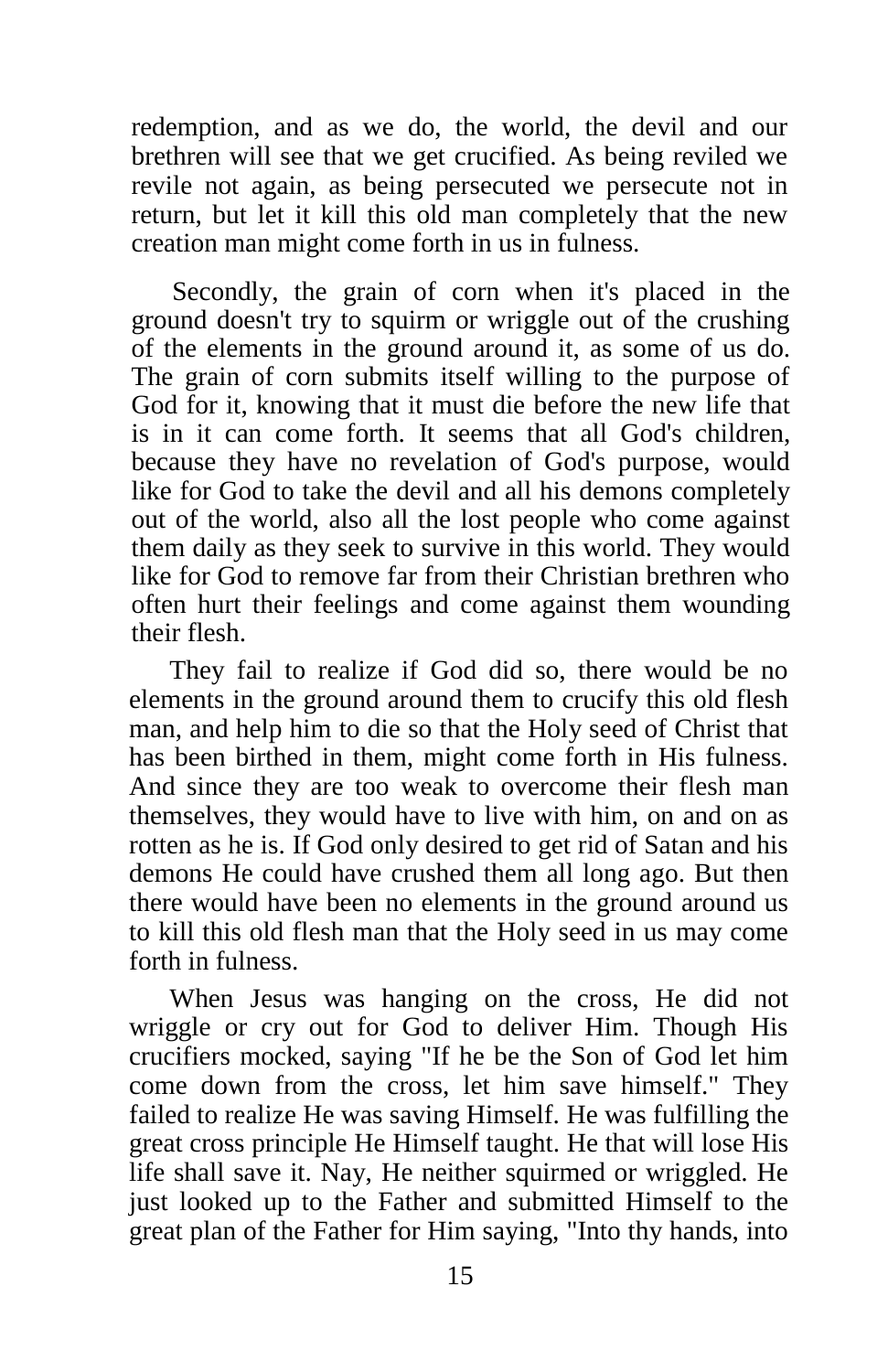thy hands." Even so the grain of corn doesn't try to wriggle its way out of the hole it is dropped in. When the hole is covered up and the earth comes in over it, shutting out the light of the sun and slowly begins crushing the life out, it just lays there submitting itself to God's great plan for it. And as it does, a new life begins to rise up with it and burst forth pushing back the earth that covers it, and burst forth into the light of the sun again. When it comes forth the body that is raised up is not the same body that was planted, but a new body. A beautiful green cornstalk.

Even so we, when trial or tribulation sweeps in upon us, even if it be sickness, and the pain begins to tear us so that the elements in the earth are covering us up, so that darkness is sweeping over us and the light of the sun, (Jesus) begins slipping away, and it seems the very life is being crushed out of us. Then if instead of struggling and squirming, or rushing to the hospital and doctor, if we will just be still and look up to the Father, submitting ourselves to His great plan for us and saying in faith "Into thy hands." Then suddenly that new life, the Holy seed that is within us begin to rise up within us in faith, bursting forth out of the darkness casting off every fear, every pain. The sickness will be healed, the problem will fade away, the situation will be dealt with by God. We will burst forth into the light of the true Sun, Jesus. But the person that burst forth will not be the same person that went down under the trial. Nay, through the trial, a new person shall emerge into the light of the Sun. One who has grown through tribulation and through the testing of their faith.

The old Apostle Paul had the revelation of the cross principle by which we attain to life. He said, "I glory in tribulation. Knowing that tribulation worketh patience, and patience experience, and experience more hope (or faith)." What Paul really said is, when trouble comes my way I just get shouting happy about it. How many Christians do you know like that? Not very many. Not even very many preachers. Because most are so immature in their Christianity that they don't have the revelation of the cross principle as Paul did. Paul knew the old flesh man that for so long had depended on his political position, with the rulers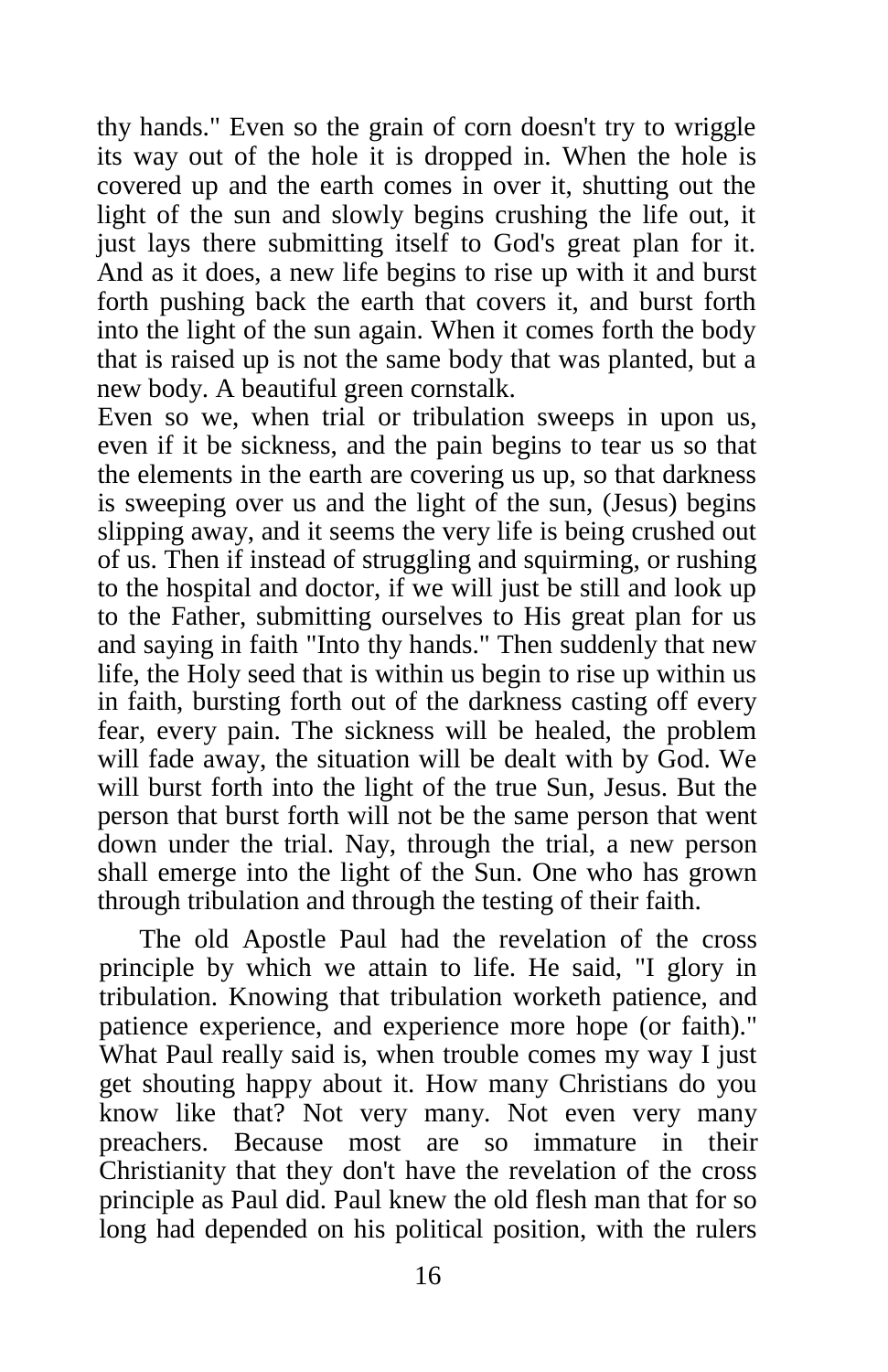of his day for power, that had impatiently lunged forward destroying Christians right and left, had to die. He knew that man who could patiently wait in faith for God to move, had to come forth.

Therefore he said, "I glory in tribulation knowing that it worketh."

Paul knew that it worked in him the patience that was necessary to wait in faith for God to deliver from the tribulation. Then when he has patiently waited for the deliverance, the deliverance comes. Thus patience works experience, for he has had the experience of seeing God deliver. And then experience worketh hope (or faith). For when he has the experience of seeing God deliver, this works in him more faith to face the next battle or tribulation that Satan sets before him.

Thus when we let this wheel roll, it makes everything the devil throws at us, just a stepping stone to ultimately crush the serpents head. Stop crying dear ones for the Lord to take all the demons out of the world. Stop praying for Him to remove the people of the world around you out of your way. Stop praying for Him to straighten brother so and so out, that he won't speak that word that hurts your fleshy feelings.

They are but the elements God leaves in the ground around you, to kill your old Adam seed creation man that the new creation man might come forth in you. Then God will straighten brother so and so out by using you, in redemptive love, to show him the truth. Then God will deal with the demons, and the world, through you.

When God's people get the revelation of the grain of corn principle Paul saw, once again you'll see Christians that glory in tribulation. They will know that it is working in them that death of the old man that shall bring forth the new man. We're teaching everywhere, that we're looking forward to the day when Christians no longer call us on the phone groaning, I'm sick, please pray for me. But call us with a shout of joy saying, "Praise the Lord brother Sam I'm sick. Here's another chance to grow another step in faith. Please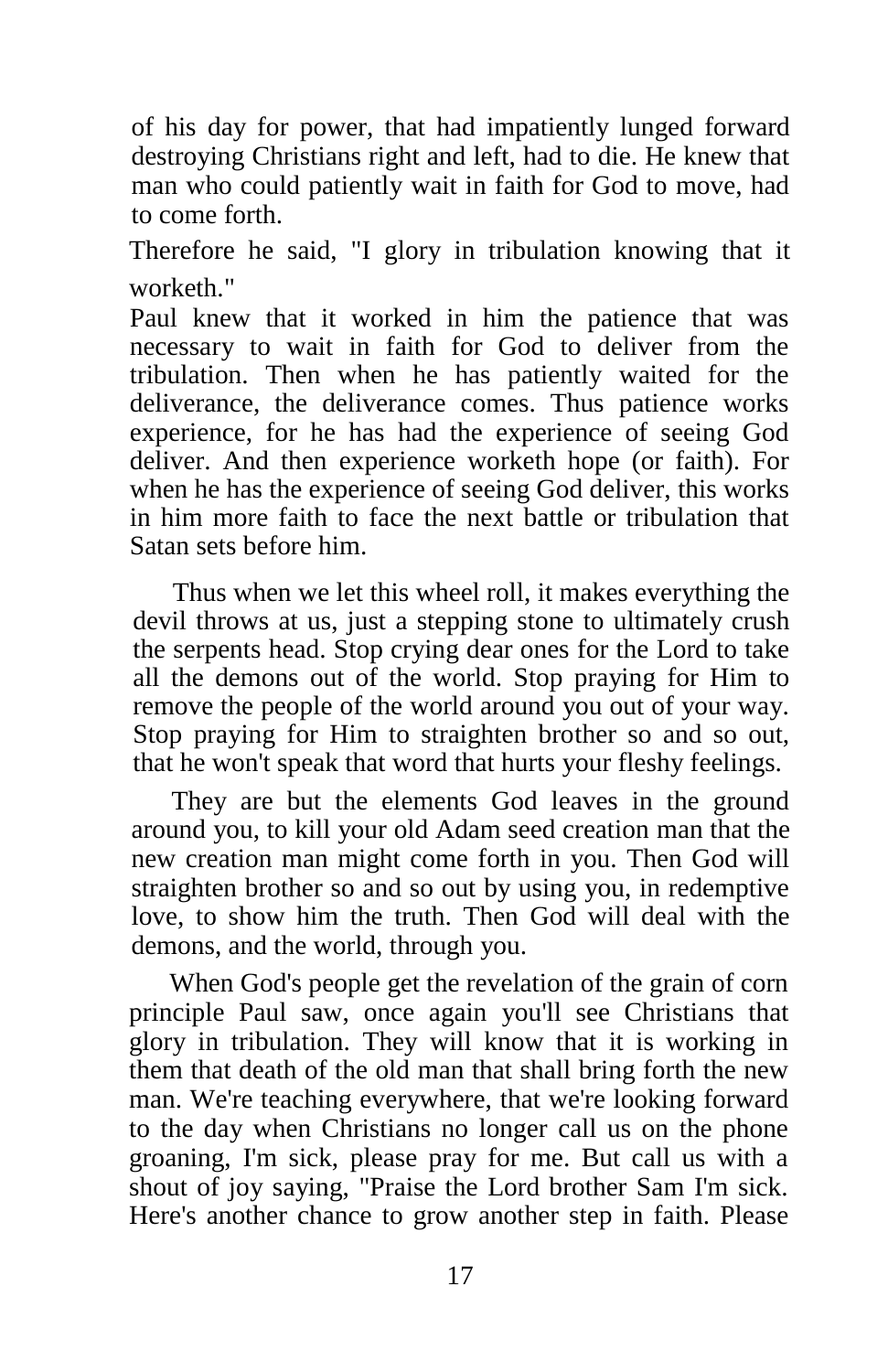stand with me as I patiently believe God to deliver, and let tribulation work patience, and patience experience, and experience more faith as I overcome in Him." Thank God there are some who are doing so. And surprisingly enough, one can get the healing far quicker with the shout of joy, than they can with the groan of despair.

The grain of corn does not cry, or squirm, or try to get out of the hole, but just lays there submitting itself to the Father's purpose. As the body that was planted in the ground is crushed, the new life burst forth through all the earth that covers it, out into the light of the sun. But the body that comes forth is not the grain of corn body that was planted, but a beautiful new cornstalk body. No longer lifeless and unable to move, but with life in it that can grow and increase every day, and the ability to move back and forth in the wind.

As the cornstalk stretches out its arms toward the sun, absorbing its light, it is blown back and forth, and begins to grow up. Have you ever noticed how fragile a cornstalk blade is, so thin and tender. That is so the wind can blow it back and forth, this way and that, so it may grow tall and strong. Even so we, dear friends, when we first come to Christ, we are, the Bible tells us, dead in trespasses and sins. Like the grain of corn, which has a potential for life in it; but when laid on the table cannot move, if left there for weeks. Even so we, before we come to Christ have a potential for the life of Christ in us. We are dead in trespasses and sins, but when we finally are so crushed by the elements in this world around us, that we stop fighting to get on top of this world, and surrender to the Lord, the new life comes forth in us. Then we burst out from under the darkness of this world, and are born again into the glorious light of the true Sun, Jesus, even as the cornstalk, a new creature that is able to begin to move in the life of God.

Like the cornstalk, we begin to stretch out our arms and absorb His light, and the wind of God's Spirit begins to blow us back and forth, and we begin growing up into Him. The very word for the Holy Spirit in the original New Testament,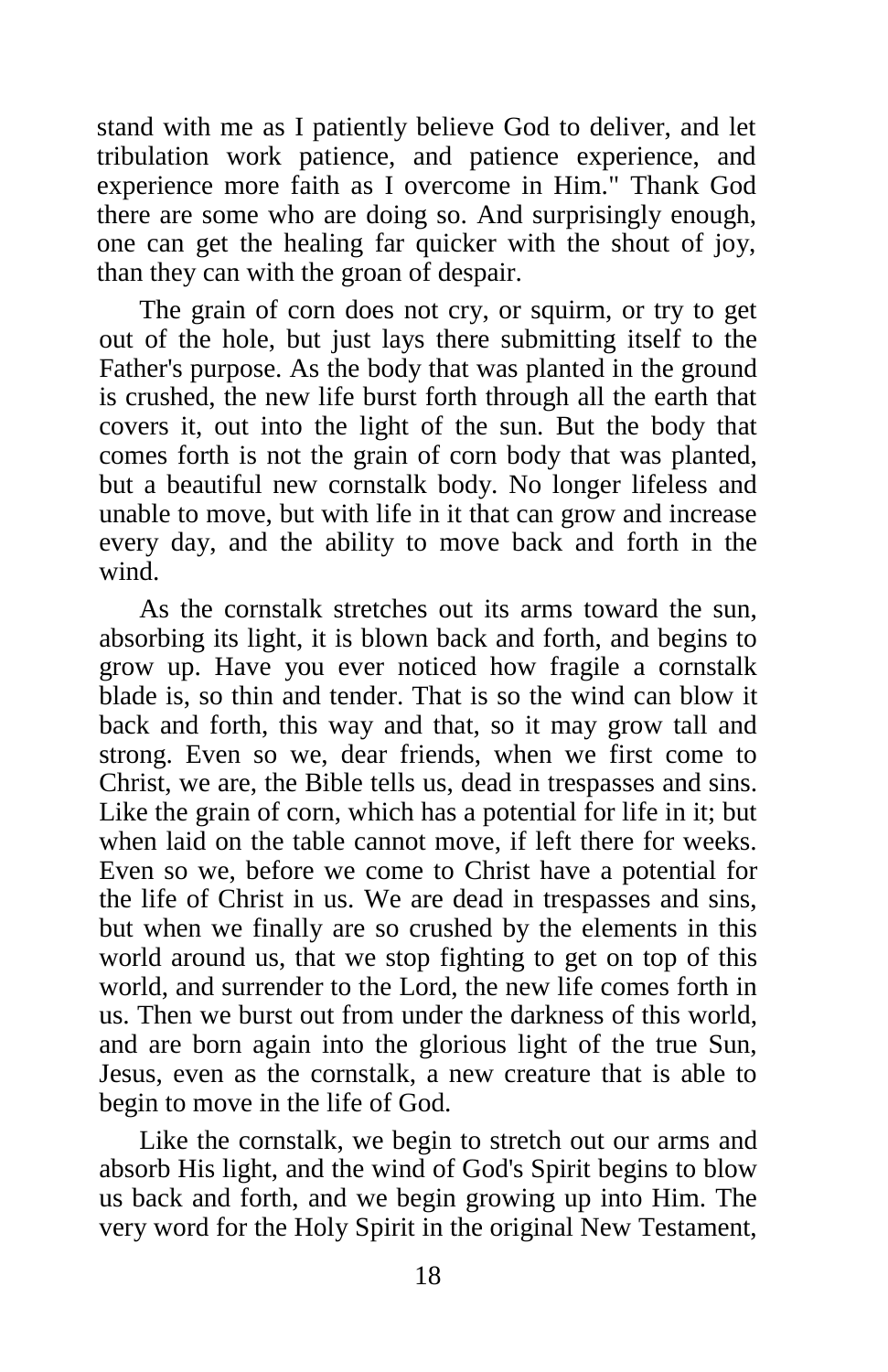was the Greek word 'Pneuma', which means air or wind. Just as the wind blows the cornstalk back and forth as it grows, so we grow as the Holy Pneuma of God blows us this way and that, receiving a truth here and a truth there, we are growing up into Him.

Let me plead with you dear friends. Be a fragile cornstalk blade that you may be easily blown by the wind of God. Don't be an old stiff cornstalk, stuck in your doctrinal rut and church situation. Be fragile and yielded that the wind of God might blow you here and there, and which ever way you need to blow, that you may get the truth that can grow you up into Him. Above all don't fall for the accursed doctrine that binds so many cornstalks in God's Church today. That is, that you can get all you need in your particular church or denomination for your salvation, without ever going to anyone else or anyone else ever coming to you. Truth.

Long ago in the supper room Jesus broke bread, and gave it to the twelve apostles, and said, take eat this is my body. That bread was a type of the spiritual bread, the Word of God, that we must eat to grow up into Him. Jesus didn't give the whole loaf to anyone of the apostles. Nay, rather He distributed it among them each a piece, so that only when they put all their pieces together, would they have the whole loaf. Even so today, Jesus is not going to give all the spiritual bread, which is His body, to anyone church or denomination, or ministry. Nay, He is going to distribute to us each a piece. That in the end we are going to be forced to come together, and humble ourselves before one another, and put all our pieces together, before anyone will have the whole loaf that will produce our full salvation.

Therefore as the cornstalk, that has come forth from the grain of corn, is blown back and forth by the wind and absorbs the light of sun, it begins to grow up. But what is it growing up for, only to get ready for another dying. The cornstalk body is not the ultimate body that God intended to produce, from the grain of corn, the full fruited is. The cornstalk body is only an intermediate body. There must be another dying before the ultimate body, the full fruited ear,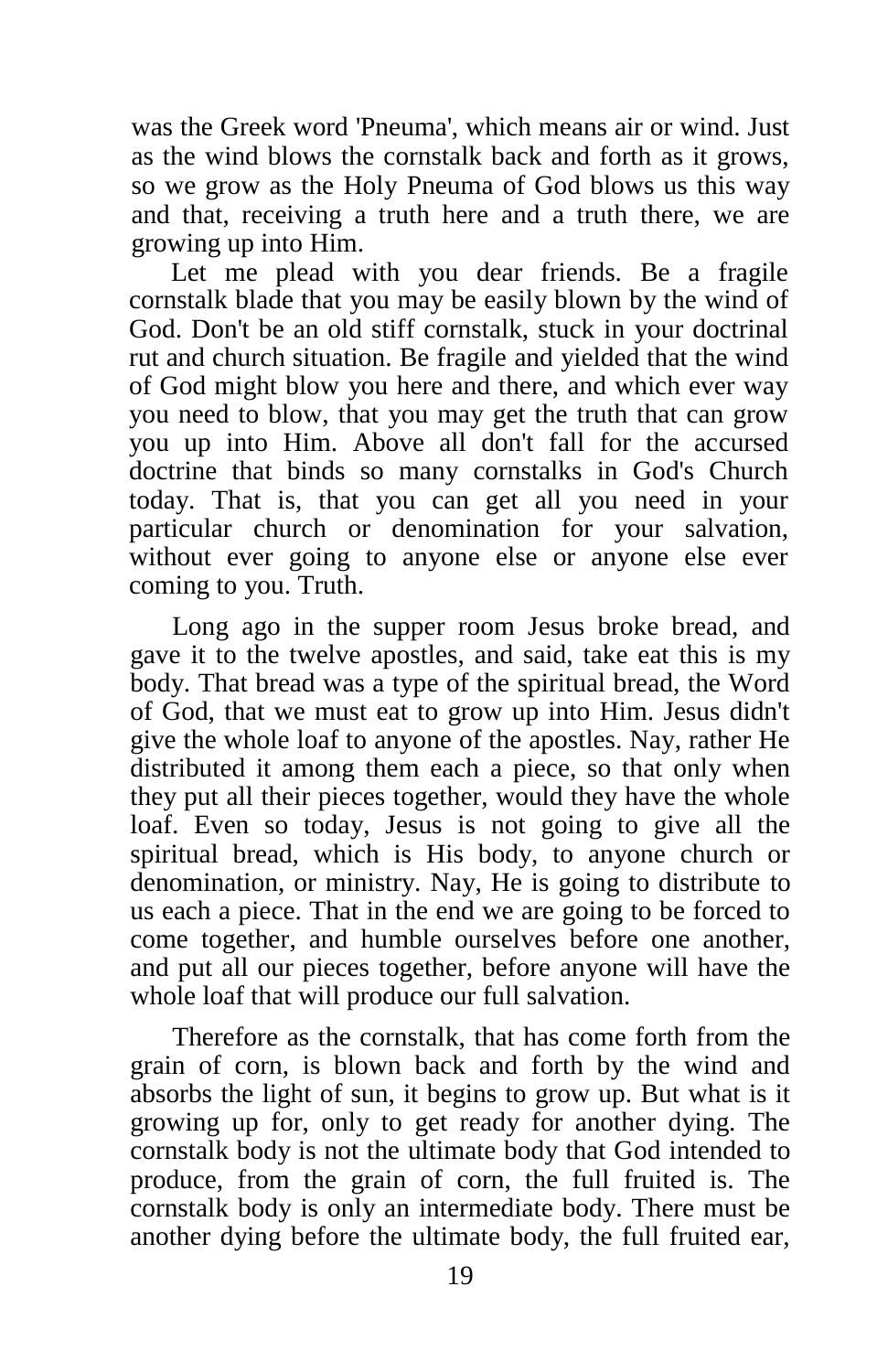comes forth. So the young cornstalk is blown by the wind, and absorbs the light of the sun. Each day it grows taller and taller, all the time getting prepared for another dying. Then one day, a little golden brown spot appears on the lovely green cornstalk, and the dying has begun. Each day it dies a little, but as it does, the full fruited ear begins to come forth. Until finally when the cornstalk is fully dead, the full fruited ear is then ready for harvest.

Even so, when we go through our first dying to the world, and are born again, this is not the ultimate life or body God intends to bring forth. Like the cornstalk, it is only an intermediate nature. For there are three natures available to us in God's plan for us. The first is the seed corn, or old Adam nature, which we have before we are born again. Ephesians tells us, in this nature we are dead in trespasses and sins. Just as the grain of corn can't move about, but must lie on the table till someone moves it, so we cannot move in the life of God.

The second nature is the seed of Abraham nature, the nature of a man who has been born of the Spirit, and can still be tempted to sin, but now has power to overcome the temptation. This is the nature that Jesus had, when He was here in the flesh. The old traditional teaching, handed to us by the so called orthodox church, that when Jesus was on earth, He had the full nature of God, is not truth. Even in the Baptist Seminary they taught me what is known as the doctrine of the Kenosis, taken from the Scripture in Philippians, which says that when Jesus was in heaven, being in the form of God He counted it not a thing to be grasped, or held on to, but emptied Himself of the God nature. And the book of Hebrews says, when He came down here he didn't even take on Him the nature of angels, which is a higher nature, but He took on Him the seed of Abraham, the nature of a man of faith, as Abraham was. He was born of the Spirit and He had a nature that could be tempted to sin, but with power to overcome that temptation, and He did overcome every step of the way, as our pattern Son, to show us that we also could overcome. Then having overcome even death, as He went through the cross, He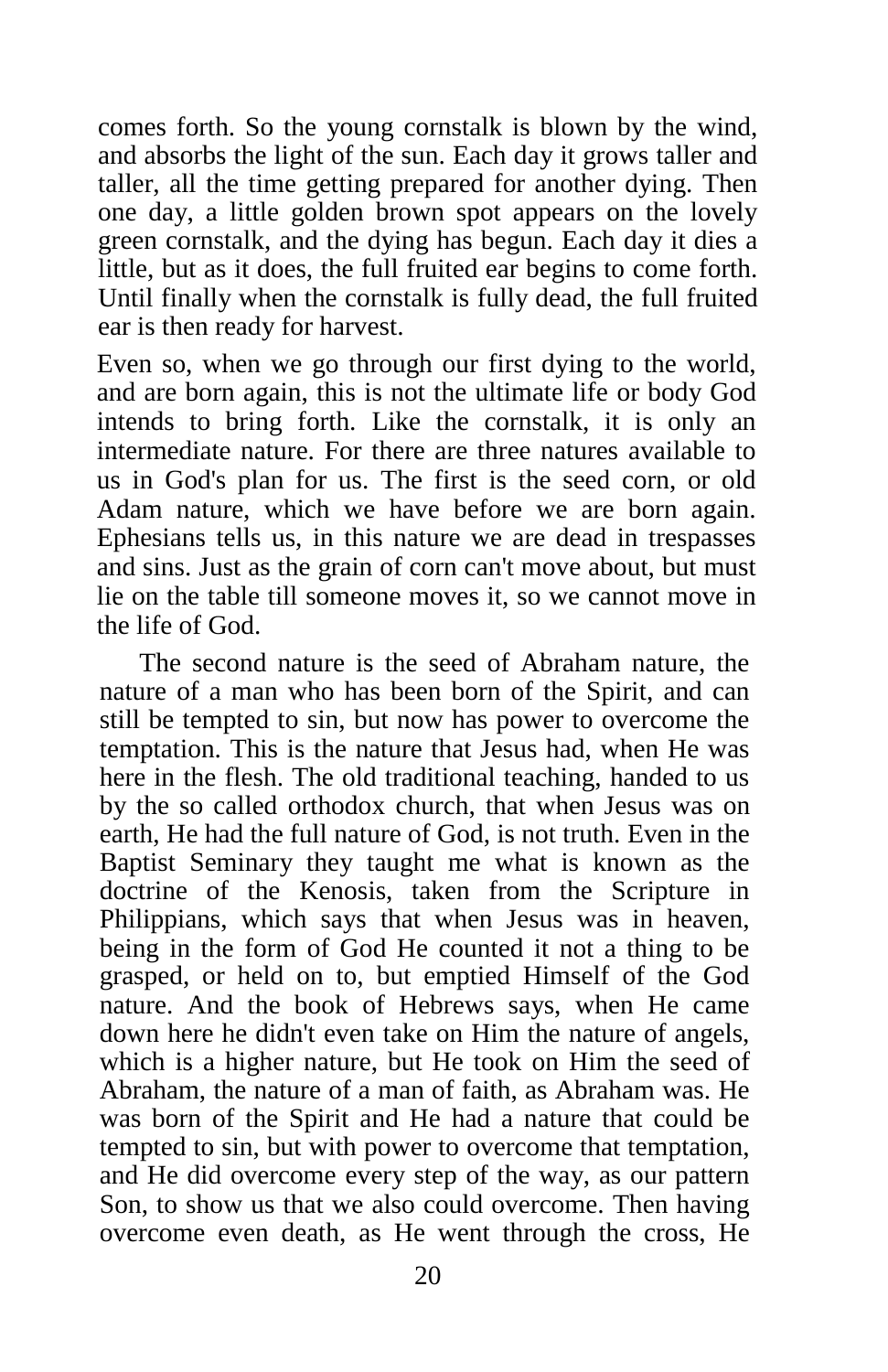took on again the very nature of God, that He emptied Himself of, when He came down here. It is this nature that He promises us in Rev. 3: 12, that him that overcometh I will write upon him my new name (nature).

Therefore the born again nature, that we now have, is the intermediate nature. The same nature Jesus had when He was here. A nature that can be tempted to sin, but now has power to overcome the temptation. Before we were saved we had a nature that not only could be tempted to sin, but with no power to resist the temptation. Therefore we were continually overcome by sin. But when we came to Christ and were born again, we went through one dying to the world as we turned from it, and accepted Jesus as our Saviour. Now like the cornstalk we are absorbing the light of the sun (Jesus) and being moved by the wind of His Spirit. We are growing up in Him daily, even as Jesus, the Bible tells us, grew in wisdom and stature and in favor with God and man. But He was only growing up to get ready for a dying.

At the age of 30 He went forth in a manifested Son ministry, which daily led Him down to the death of the cross, through which He took on the new name, or nature He now has. Even so, we are growing in favor and stature with God and man, that when we reach that spiritual age of 30, we might go forth in a manifested Son ministry. That will lead to a daily dying as we take our stand against the antichrist system in the world. But just as the cornstalk, in daily dying brings forth the full fruited ear, so do we. As the old man daily dies, the new creation man in us will be daily coming to fruition. When the old man is fully dead, the new creation man will be fully fruited, and ready for God's harvesting. When Jesus was born of the Spirit and began growing up, every revelation, every anointing, every experience He had with His Father, was only leading to that day when He would go forth, in a ministry that would lead Him to lay down His life for His brethren, and die the death of the cross. But on the other side of that death was a new nature, a new life, free forever from temptation to sin.